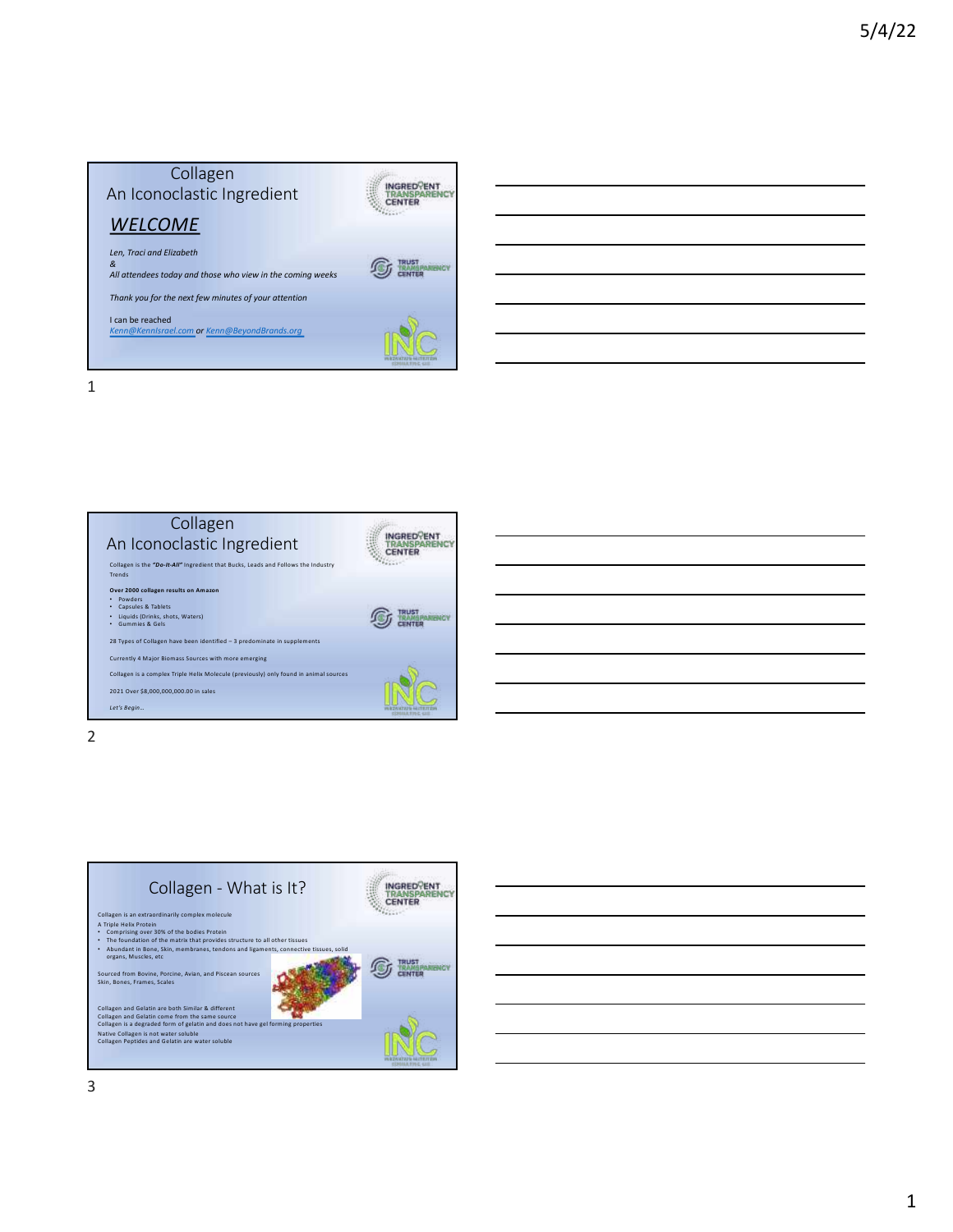

|                                                                            | __     |
|----------------------------------------------------------------------------|--------|
|                                                                            | $\sim$ |
|                                                                            |        |
|                                                                            | ______ |
| the control of the control of the control of the control of the control of |        |







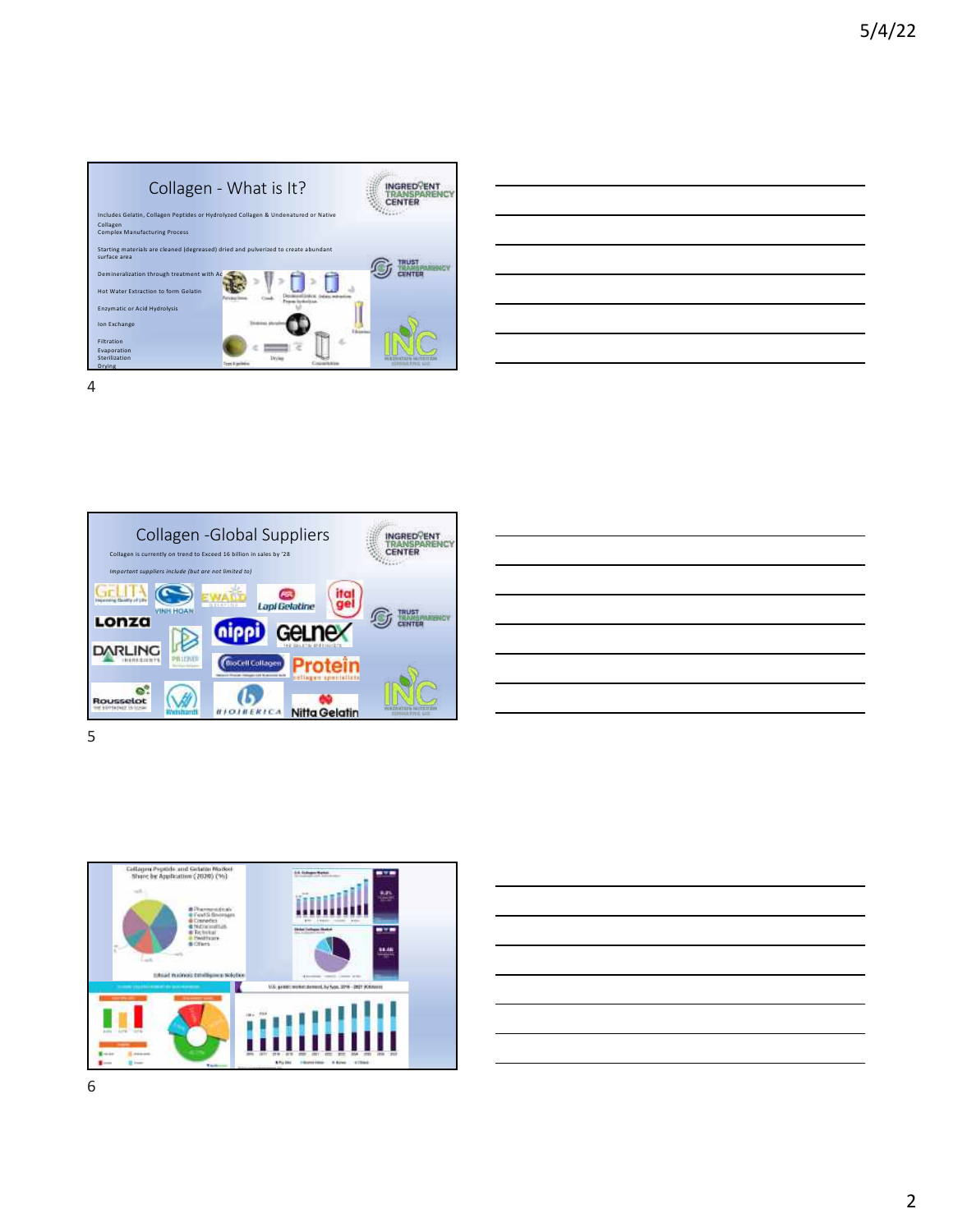